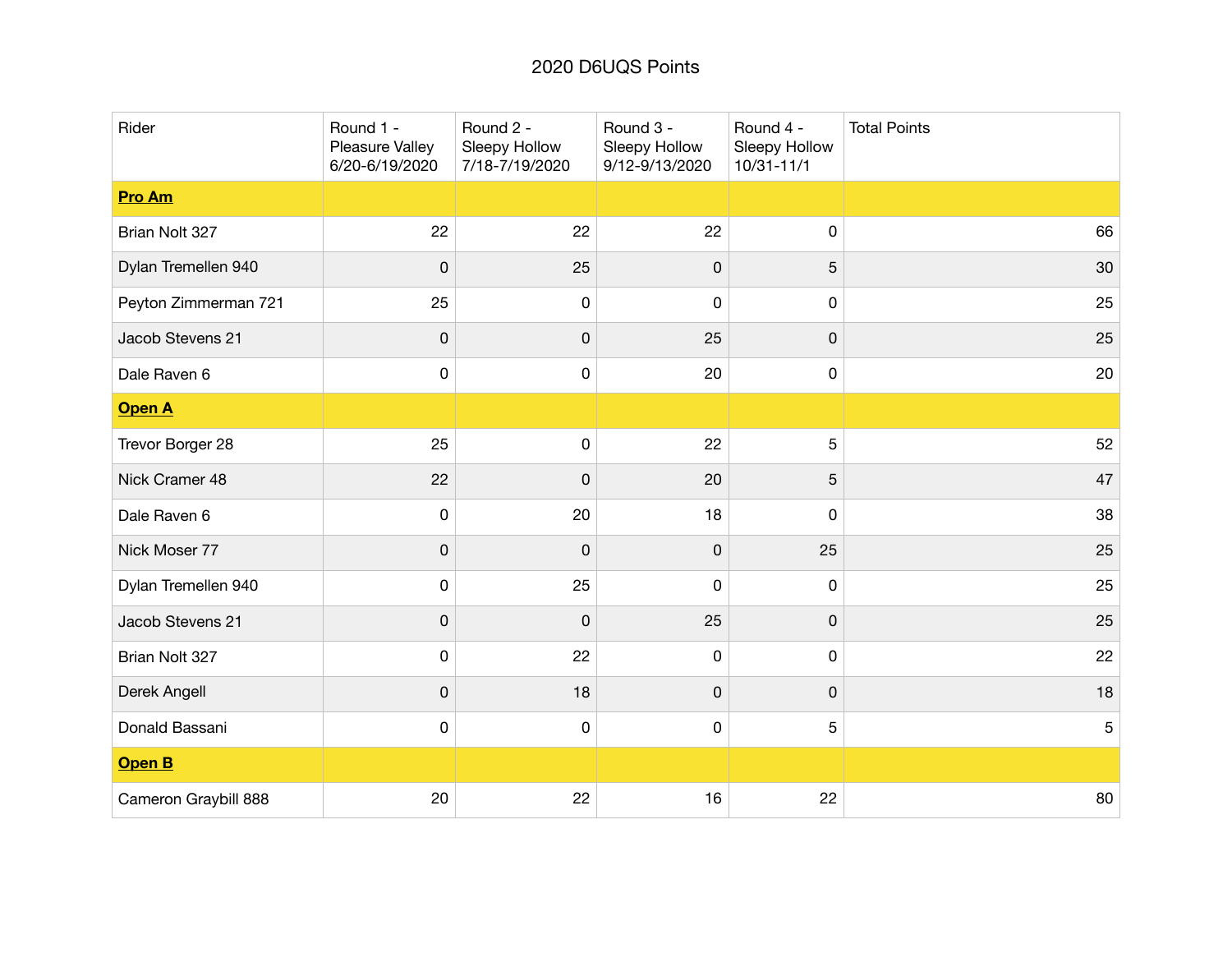| Kaden Gingras 003        | 11                  | 25 | 25          | 14          | 75         |
|--------------------------|---------------------|----|-------------|-------------|------------|
| Austin Dettinger 144     | 15                  | 18 | 14          | 16          | 63         |
| Tyler Young 95           | 13                  | 16 | 15          | 15          | 59         |
| Mikel Weaber             | 18                  | 20 | $\mathbf 0$ | 18          | 56         |
| Jaren Morse 913          | $\mathsf 0$         | 0  | 22          | 25          | 47         |
| Jordan Williard          | 25                  | 0  | $\pmb{0}$   | 20          | 45         |
| <b>Collin Butts</b>      | $\mathsf 0$         | 15 | 20          | 5           | 40         |
| Dylan Aungst             | 22                  | 15 | $\mathbf 0$ | $\mathsf 0$ | 37         |
| Jake Whelan 511          | $\pmb{0}$           | 0  | 18          | $\pmb{0}$   | 18         |
| Gregory Lombardo         | 16                  | 0  | $\pmb{0}$   | 0           | 16         |
| Lee Mack                 | 14                  | 0  | 0           | 0           | 14         |
| Tyler Castellini 120     | $\pmb{0}$           | 0  | $\pmb{0}$   | 13          | 13         |
| Tyler Swain 725          | $\mathsf 0$         | 0  | 0           | 12          | 12         |
| William Keefer           | 12                  | 0  | $\pmb{0}$   | $\pmb{0}$   | 12         |
| Dane Molander            | 11                  | 0  | 0           | 0           | 11         |
| Kobe Vanfossen 60        | $\mathsf{O}\xspace$ | 0  | $\pmb{0}$   | 5           | $\sqrt{5}$ |
| Open C                   |                     |    |             |             |            |
| Trent Weaver 119         | 22                  | 25 | 16          | 20          | 83         |
| Andrew Williams 724      | 0                   | 20 | 18          | 25          | 63         |
| <b>Blake Shughart 48</b> | $\pmb{0}$           | 22 | 20          | 18          | 60         |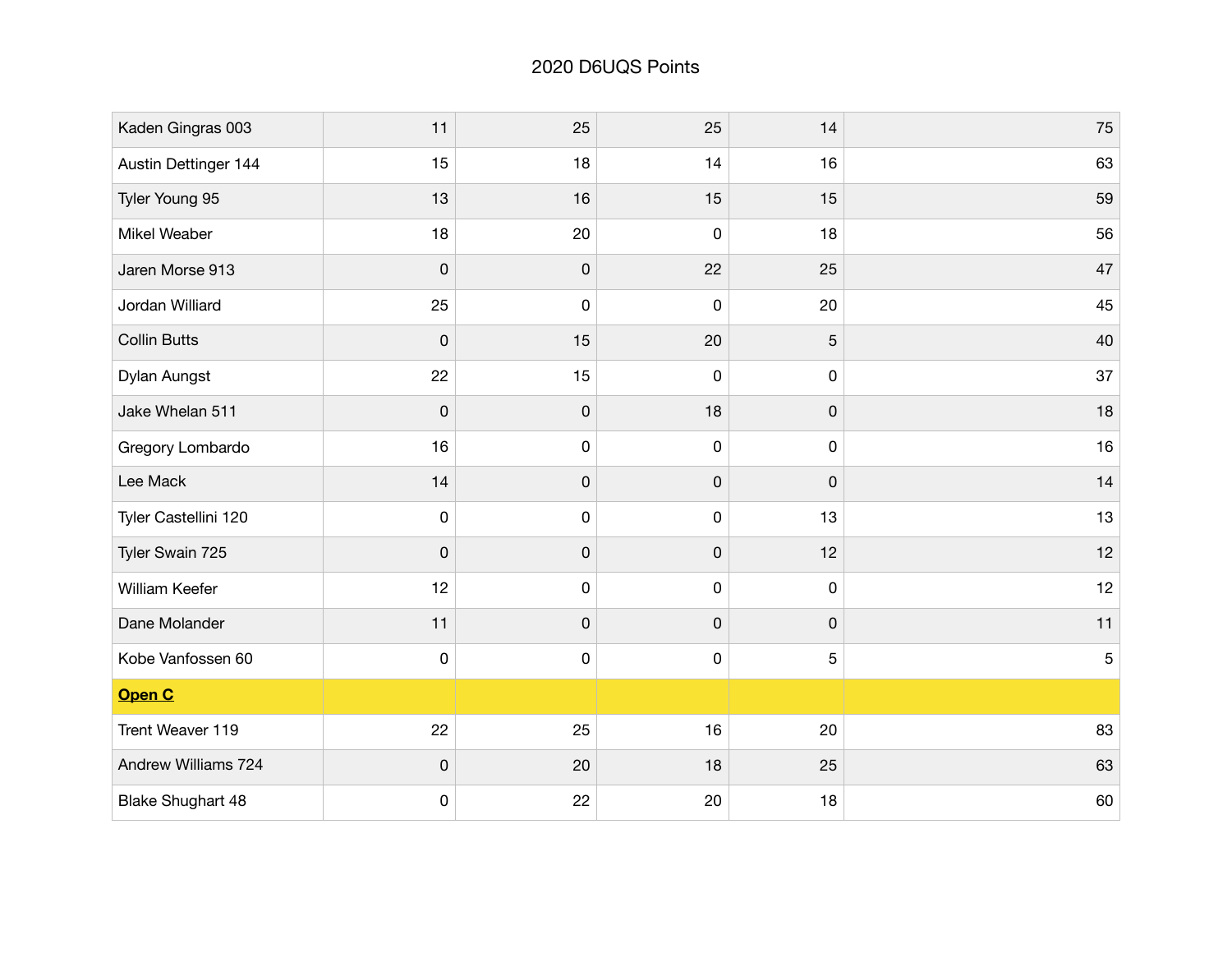| Jack Bleich 141         | 20          | 0  | 14               | 15             | 49               |
|-------------------------|-------------|----|------------------|----------------|------------------|
| Dan Sexton 2            | 18          | 14 | 12               | 0              | 44               |
| Tristan Sheffler 26     | $\mathsf 0$ | 15 | 25               | 0              | 40               |
| <b>Bruce Nevel 7</b>    | $\mathsf 0$ | 0  | 22               | 11             | 33               |
| <b>Brandon Shughart</b> | $\mathsf 0$ | 16 | $\mathsf 0$      | 10             | 26               |
| Vincent Novembre 77     | 0           | 0  | 13               | 13             | 26               |
| Wyndham Spooner         | 25          | 0  | 0                | 0              | 25               |
| Gerald Markley 827      | $\mathsf 0$ | 0  | 15               | 8              | 23               |
| Connor Norton 409       | $\pmb{0}$   | 0  | $\pmb{0}$        | 22             | 22               |
| Marcus Indiero          | 0           | 18 | 0                | 0              | 18               |
| Max Shiffer             | $\mathsf 0$ | 0  | 0                | 16             | 16               |
| Chase Ruch 777          | 0           | 0  | 0                | 14             | 14               |
| Danny Buddenick         | $\mathsf 0$ | 13 | 0                | 0              | 13               |
| Nathan Dewald 1         | 0           | 0  | 0                | 12             | 12               |
| Jayce Doulin 06         | $\mathsf 0$ | 0  | 11               | 0              | 11               |
| Tiegan Klock 66         | 0           | 0  | 10               | 0              | $10$             |
| Michael Short 16        | $\pmb{0}$   | 0  | 0                | 9              | 9                |
| Thomas Brozdowski 560   | 0           | 0  | $\boldsymbol{9}$ | 0              | 9                |
| Shayla Heitczman 232    | $\mathsf 0$ | 0  | 8                | 0              | $\bf 8$          |
| Aiden Labreck 55        | 0           | 0  | 0                | $\overline{7}$ | $\boldsymbol{7}$ |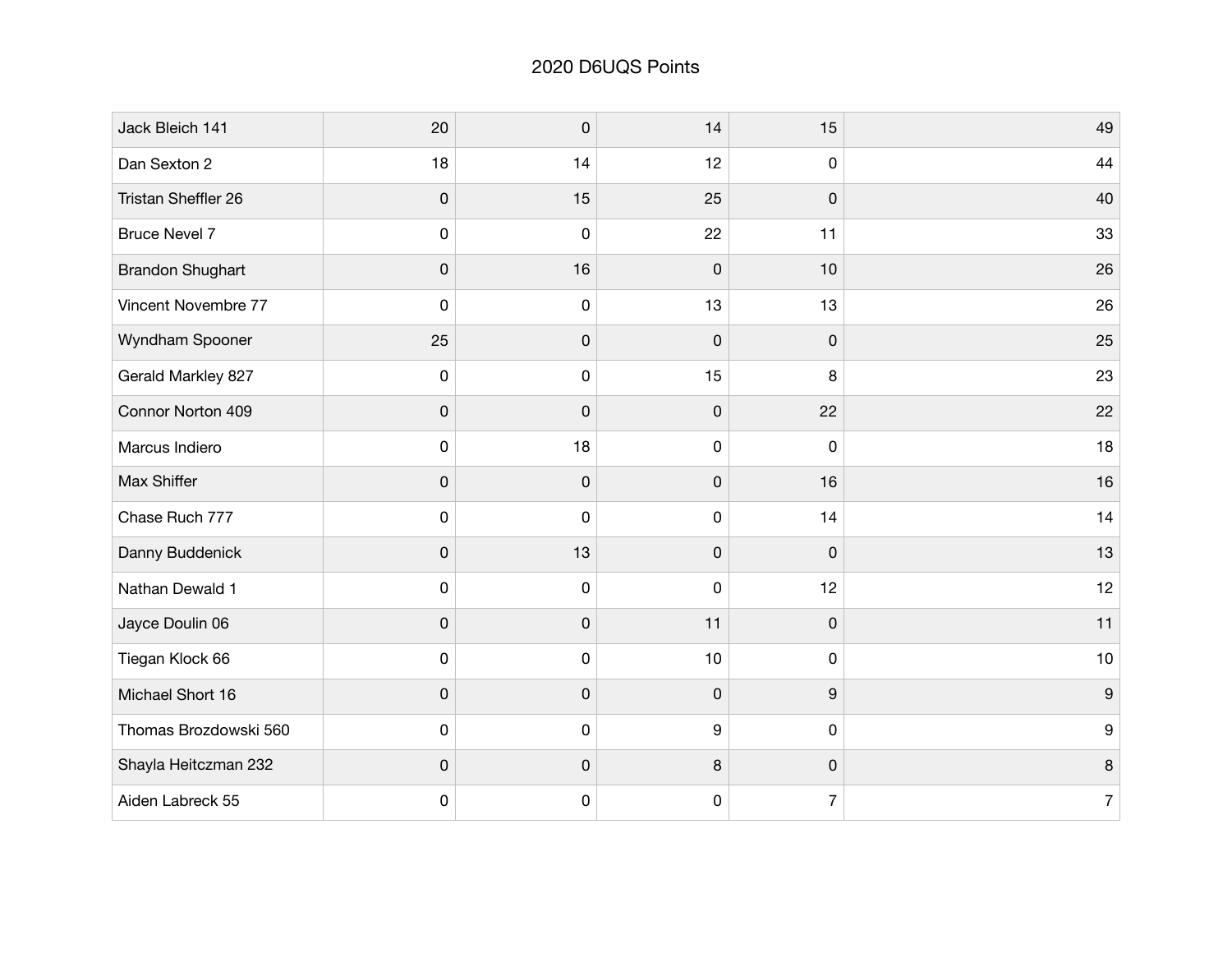| Brycen Jones 29         | $\pmb{0}$   | 0  | $\pmb{0}$   | 5  | $\mathbf 5$ |
|-------------------------|-------------|----|-------------|----|-------------|
| Matthew Bird            | 0           | 0  | 0           | 5  | 5           |
| <b>Collegeboy</b>       |             |    |             |    |             |
| Collin Butts 595/       | $\mathsf 0$ | 25 | 22          | 15 | 62          |
| Jake Whelan 511         | 0           | 0  | 25          | 20 | 45          |
| Kobe Vanfossen 60       | 0           | 0  | $\pmb{0}$   | 25 | 25          |
| Tyler Castellini 120    | 0           | 0  | 0           | 22 | 22          |
| <b>Brandon Shughart</b> | $\pmb{0}$   | 22 | 0           | 0  | 22          |
| <b>Blake Shughart</b>   | $\pmb{0}$   | 20 | 0           | 0  | 20          |
| Max Shiffer 7           | 0           | 0  | $\pmb{0}$   | 18 | 18          |
| Brycen Jones 29         | 0           | 0  | $\pmb{0}$   | 16 | 16          |
| $25+$                   |             |    |             |    |             |
| Jaryd Griffie 919       | $\pmb{0}$   | 25 | 25          | 18 | 68          |
| Jordan Williard 10      | 0           | 0  | $\pmb{0}$   | 25 | 25          |
| Trevor Borger 28        | 25          | 0  | 0           | 0  | 25          |
| Austin Moser 77         | $\pmb{0}$   | 0  | $\pmb{0}$   | 22 | 22          |
| Tyler Young 95          | $\pmb{0}$   | 0  | 22          | 0  | 22          |
| Cole Wertz 21           | 0           | 0  | $\pmb{0}$   | 20 | 20          |
| $30+$                   |             |    |             |    |             |
| Kyle Denkovich          | 25          | 20 | $\mathsf 0$ | 22 | 67          |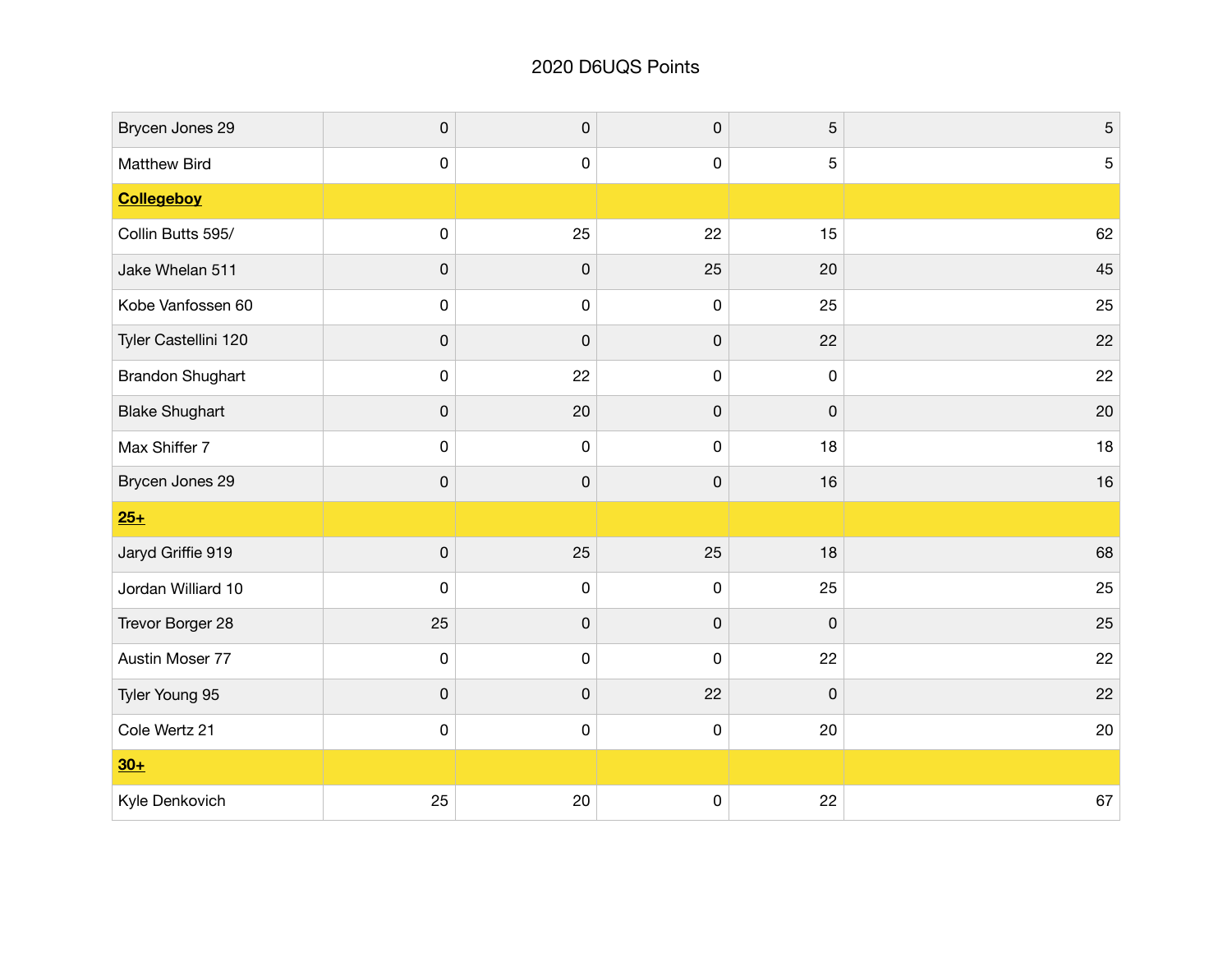| Shawn Tice 222        | $\pmb{0}$   | $\mathsf 0$ | 25          | 25 | 50         |
|-----------------------|-------------|-------------|-------------|----|------------|
| Thaddeus Gross 43     | 0           | 18          | 20          | 5  | 43         |
| Brian Bocker 111      | 0           | 16          | 18          | 0  | 34         |
| Andy Ehrenzeller      | $\pmb{0}$   | 25          | $\mathsf 0$ | 5  | 30         |
| lan Tolbert           | 0           | 22          | 0           | 0  | 22         |
| Jason Kovacs 333      | 0           | 0           | 22          | 0  | 22         |
| Thomas Brozdowski 560 | 0           | 0           | $\pmb{0}$   | 20 | 20         |
| Joseph Monge 6        | $\pmb{0}$   | 0           | 0           | 5  | $\sqrt{5}$ |
| $40+$                 |             |             |             |    |            |
| John Frechette 58     | 18          | 14          | 18          | 25 | 75         |
| Lenny Mack 401        | 20          | 15          | 16          | 20 | 71         |
| Henry Arbustini 222   | 15          | 13          | 20          | 22 | 70         |
| Thaddeus Gross 43     | $\mathsf 0$ | 20          | 25          | 5  | 50         |
| Shane A. Foxwell      | 25          | 22          | 0           | 0  | 47         |
| Gregory Sotack 20     | 16          | 12          | 15          | 0  | 43         |
| Thomas J. Perfetto 99 | $\mathbf 0$ | 18          | 22          | 0  | 40         |
| Greg Lombardo         | 14          | 25          | $\mathsf 0$ | 0  | 39         |
| Danny Buddenick       | 0           | 9           | $\mathsf 0$ | 16 | 25         |
| Jason Weaver          | 22          | 0           | 0           | 0  | 22         |
| Guy Bird Jr. 127      | 0           | 0           | 0           | 18 | 18         |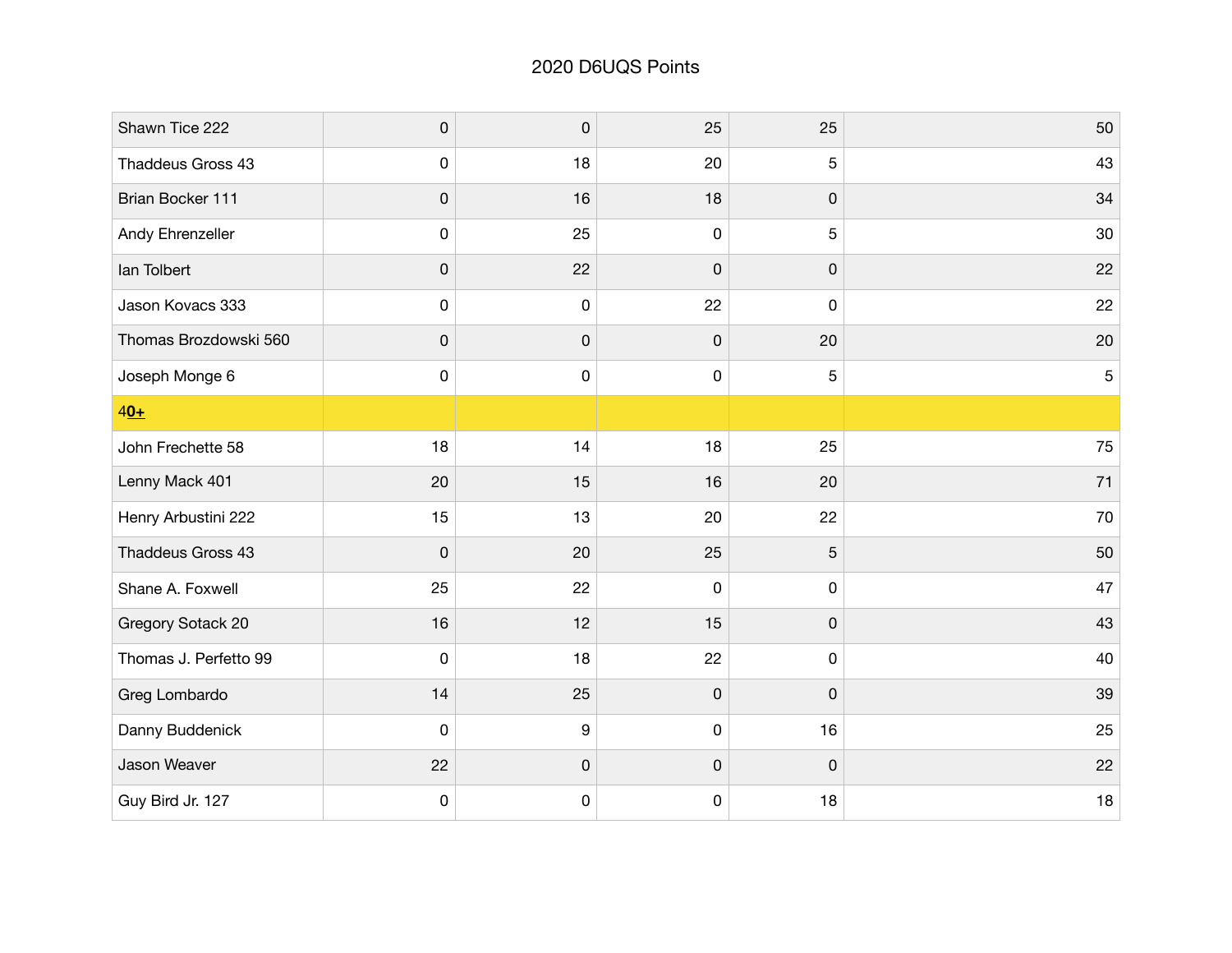| Doug Sexton              | $\mathsf 0$         | 16          | $\pmb{0}$    | $\mathsf{O}\xspace$ | 16 |
|--------------------------|---------------------|-------------|--------------|---------------------|----|
| Jonathan Frey            | 0                   | 11          | 0            | 0                   | 11 |
| Scott Wolfe              | $\mathsf 0$         | 10          | $\pmb{0}$    | $\pmb{0}$           | 10 |
| <b>Women</b>             |                     |             |              |                     |    |
| Holly Carroll 595        | 25                  | 18          | 25           | 22                  | 90 |
| Rebecca Rodriguez 27     | 22                  | 25          | 22           | 20                  | 89 |
| Shayla Heitczman 232     | 18                  | 22          | 18           | 18                  | 76 |
| Madalyn R. Schoberg 100M | $\mathsf 0$         | 20          | 20           | 16                  | 56 |
| Jordan Miller 328        | $\pmb{0}$           | 0           | $\mathsf{O}$ | 25                  | 25 |
| <b>Shannon Neville</b>   | 20                  | 0           | $\mathbf 0$  | $\pmb{0}$           | 20 |
| Mickayla Wolfe           | $\mathsf 0$         | 0           | $\pmb{0}$    | 15                  | 15 |
| <b>Schoolboy</b>         |                     |             |              |                     |    |
| lan Juica 71             | 25                  | 22          | 25           | 25                  | 97 |
| Adam Ulrich 8            | 25                  | 25          | $\pmb{0}$    | $\pmb{0}$           | 50 |
| Mark Feisler 31          | 25                  | 20          | $\pmb{0}$    | 0                   | 45 |
| Max Emig 77              | $\pmb{0}$           | 18          | 20           | $\pmb{0}$           | 38 |
| Vincent Dillon 54        | 25                  | 0           | $\pmb{0}$    | 5                   | 30 |
| Dane Molander 488        | 25                  | 0           | 0            | $\mathbf 0$         | 25 |
| Jack VanVarick 17        | $\mathsf{O}\xspace$ | $\mathsf 0$ | $\mathbf 0$  | 22                  | 22 |
| Campbell Thacker 131     | 0                   | 0           | 22           | $\pmb{0}$           | 22 |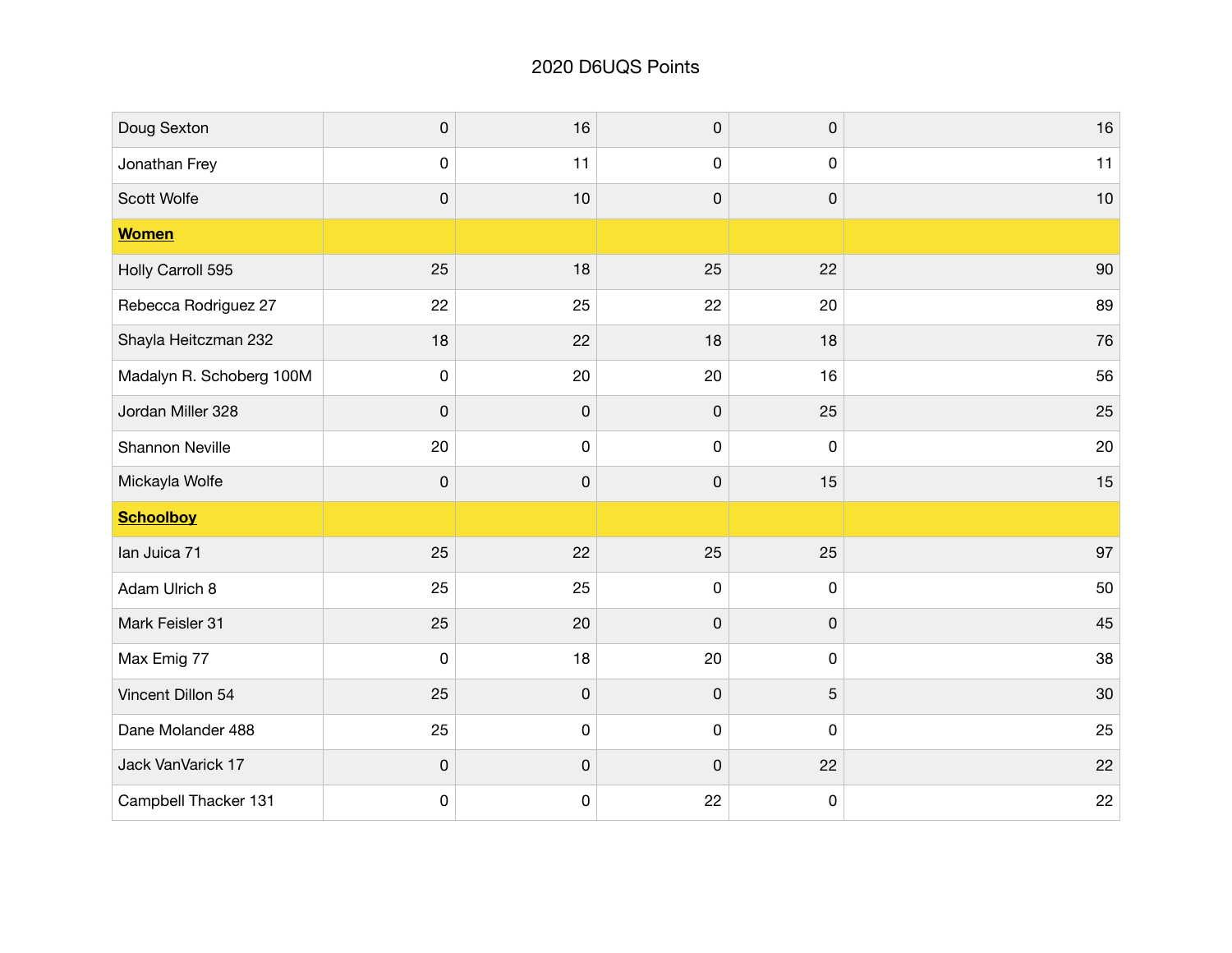## 2020 D6UQS Points

| Kazin Vanfossen 80   | $\pmb{0}$   | $\pmb{0}$   | $\mathsf{O}$        | 5           | $\sqrt{5}$     |
|----------------------|-------------|-------------|---------------------|-------------|----------------|
| <b>Schoolgirl</b>    |             |             |                     |             |                |
| Jordan Miller        | $\mathsf 0$ | $\mathsf 0$ | $\mathbf 0$         | 25          | 25             |
| Kaylyn Friedland 93  | $\pmb{0}$   | 25          | 25                  | 22          | 72             |
| <b>Youth Open</b>    |             |             |                     |             |                |
| lan Juica 71         | $\pmb{0}$   | 25          | 25                  | 5           | 55             |
| Aiden Labreck 55     | $\pmb{0}$   | $\mathsf 0$ | $\mathsf{O}\xspace$ | 25          | 25             |
| Kazin Vanfossen 80   | 0           | 18          | $\pmb{0}$           | 5           | 23             |
| Mark Feisler 31      | $\pmb{0}$   | 22          | $\pmb{0}$           | $\pmb{0}$   | 22             |
| Campbell Thacker 131 | 0           | 0           | 22                  | 0           | 22             |
| Adam M. Ulrich 8     | $\pmb{0}$   | 20          | $\pmb{0}$           | $\pmb{0}$   | 20             |
| Vincent Dillon 54    | 0           | 0           | 20                  | $\mathbf 0$ | 20             |
| William Ritchie X    | $\pmb{0}$   | 16          | $\mathsf{O}$        | $\mathbf 0$ | 16             |
| Jack VanVarick 17    | 0           | 0           | $\mathbf 0$         | 5           | 5              |
| <b>Supermini</b>     |             |             |                     |             |                |
| Vincent Dillon 54    | 22          | 0           | 25                  | 5           | 52             |
| Kazin Vanfossen 80   | 25          | 0           | $\mathsf 0$         | 0           | 25             |
| 90 Shifter           |             |             |                     |             |                |
| Lucas Mallon 19      | $\pmb{0}$   | $\pmb{0}$   | $\pmb{0}$           | 5           | $\overline{5}$ |
| Colton Never 11      | 0           | 0           | 0                   | 25          | 25             |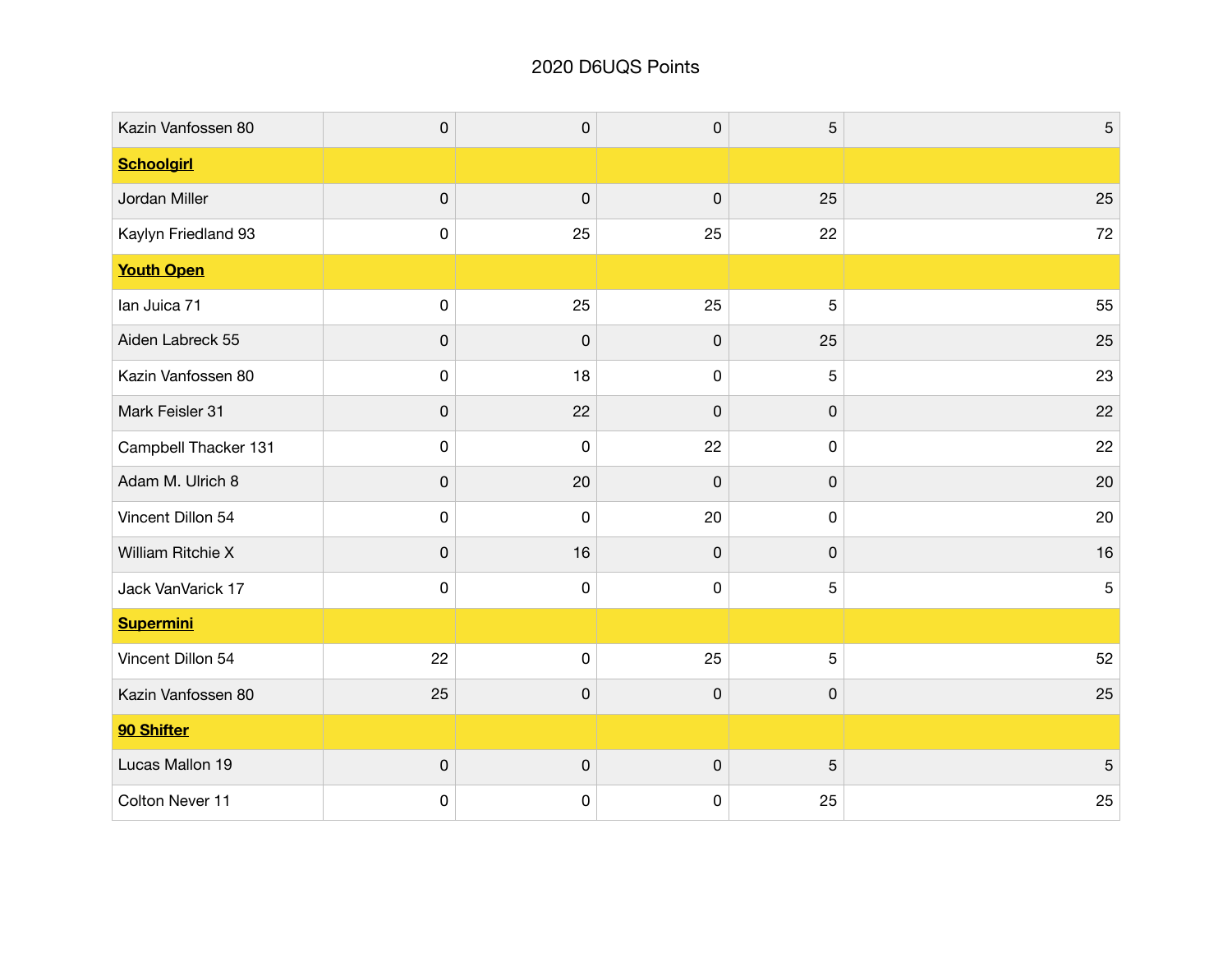| TJ Roswell 5           | 25        | 22 | 22          | 22 | 91 |
|------------------------|-----------|----|-------------|----|----|
| Kazin Vanfossen 80     | 25        | 25 | $\mathsf 0$ | 0  | 50 |
| Robert Mailhot Jr. 489 | 25        | 0  | 25          | 0  | 50 |
| Cayden Turner 456      | $\pmb{0}$ | 20 | $\mathsf 0$ | 0  | 20 |
| 90 Auto                |           |    |             |    |    |
| Justine Saylor 922     | 25        | 20 | 22          | 18 | 85 |
| Jayden Shiffer 16      | 25        | 0  | 25          | 5  | 55 |
| Adam Shaffer 30        | $\pmb{0}$ | 25 | 20          | 0  | 45 |
| Colten Gillespie 40    | 0         | 0  | $\mathsf 0$ | 25 | 25 |
| Lucas Mallon           | 25        | 0  | 0           | 0  | 25 |
| Jackson Tomsick        | 25        | 0  | 0           | 0  | 25 |
| <b>Tyker Rizzo</b>     | $\pmb{0}$ | 0  | 0           | 22 | 22 |
| Dallas Yerger          | 0         | 22 | 0           | 0  | 22 |
| <b>Ethan Cornell</b>   | $\pmb{0}$ | 0  | $\pmb{0}$   | 20 | 20 |
| Khadyn Lyons           | 0         | 18 | $\pmb{0}$   | 0  | 18 |
| <b>Trevor Hughes</b>   | $\pmb{0}$ | 0  | 0           | 16 | 16 |
| 70 Open                |           |    |             |    |    |
| Aiden J. McGuire 19    | 22        | 25 | 22          | 20 | 89 |
| Geoffrey Neville 110   | 20        | 20 | 18          | 22 | 80 |
| Jayden Shiffer 16      | 25        | 0  | 25          | 25 | 75 |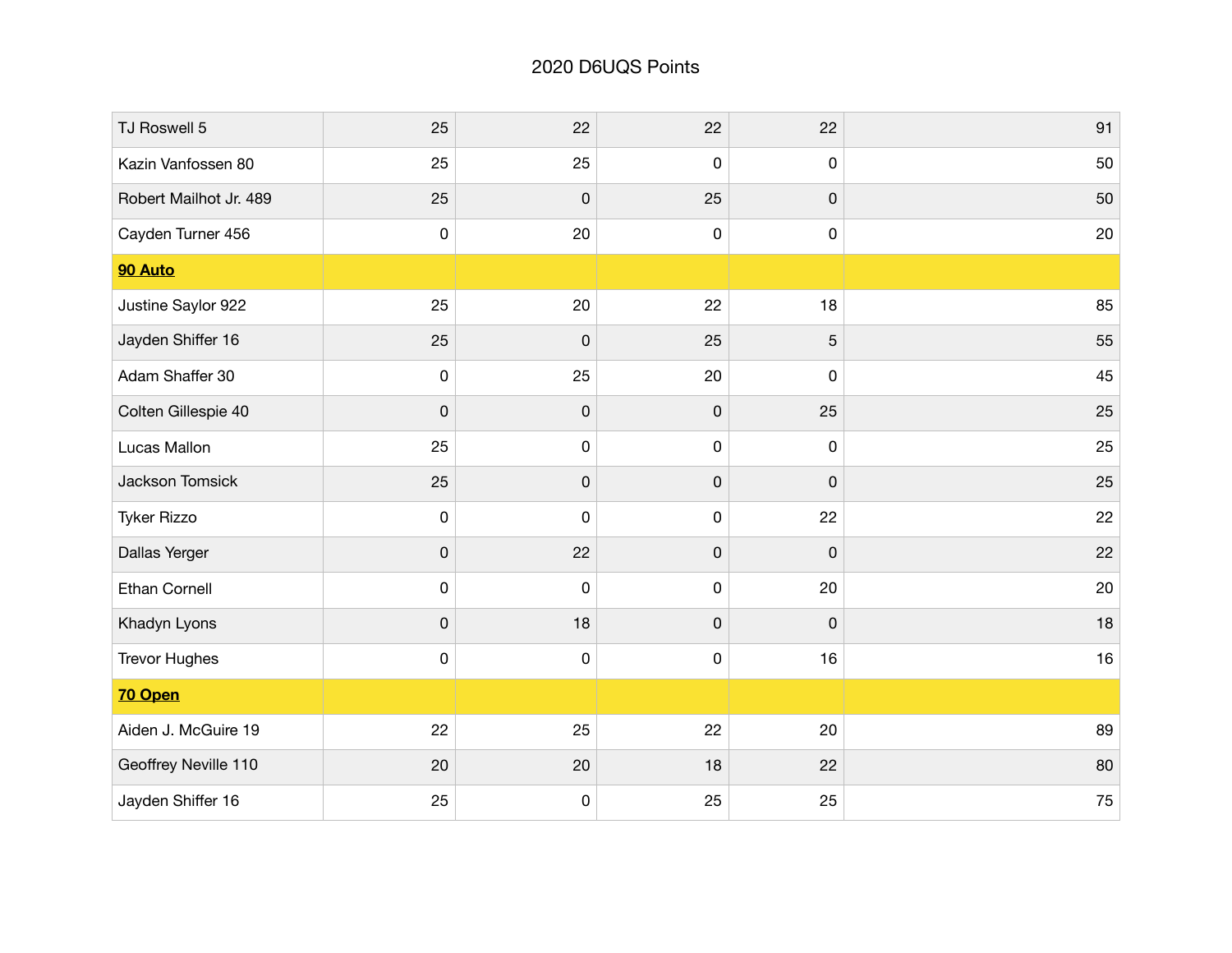| Carter Reese 813      | $\pmb{0}$ | 22          | 16        | 15 | 53             |
|-----------------------|-----------|-------------|-----------|----|----------------|
| Joshua Abood 11       | 18        | 16          | 13        | 5  | 52             |
| Liam Klock 66         | 0         | 18          | 15        | 16 | 49             |
| Logan Mazuy 75        | $\pmb{0}$ | $\mathsf 0$ | 20        | 13 | 33             |
| Blayze Kimm 7X        | 0         | 0           | 14        | 14 | 28             |
| Cole Johnson 88       | 0         | 0           | $\pmb{0}$ | 18 | 18             |
| <b>Colton Labreck</b> | 0         | 0           | $\pmb{0}$ | 5  | $\overline{5}$ |
| 50 Open               |           |             |           |    |                |
| Cayden Turner 456     | 25        | 25          | 20        | 16 | 86             |
| Geoffrey Neville 110  | 22        | 22          | 16        | 25 | 85             |
| Liam Connors 92       | 20        | 16          | 22        | 14 | 72             |
| Blayze Kimm 7X        | 18        | 18          | 13        | 18 | 67             |
| Colt Entzweiler 13C   | 14        | 20          | 14        | 13 | 61             |
| Liam Klock 66         | 16        | 12          | 18        | 15 | 61             |
| Logan Mazuy 75        | 15        | 0           | 25        | 20 | 60             |
| Lily Connors 425      | 12        | 15          | 15        | 5  | 47             |
| Bryson McGinley 117   | 13        | 0           | 8         | 10 | 31             |
| Ayrton Brown 32       | 0         | 14          | 9         | 6  | 29             |
| Allison Abood 13      | 0         | 13          | 10        | 0  | 23             |
| Brayden Markley 520   | 0         | 0           | 11        | 12 | 23             |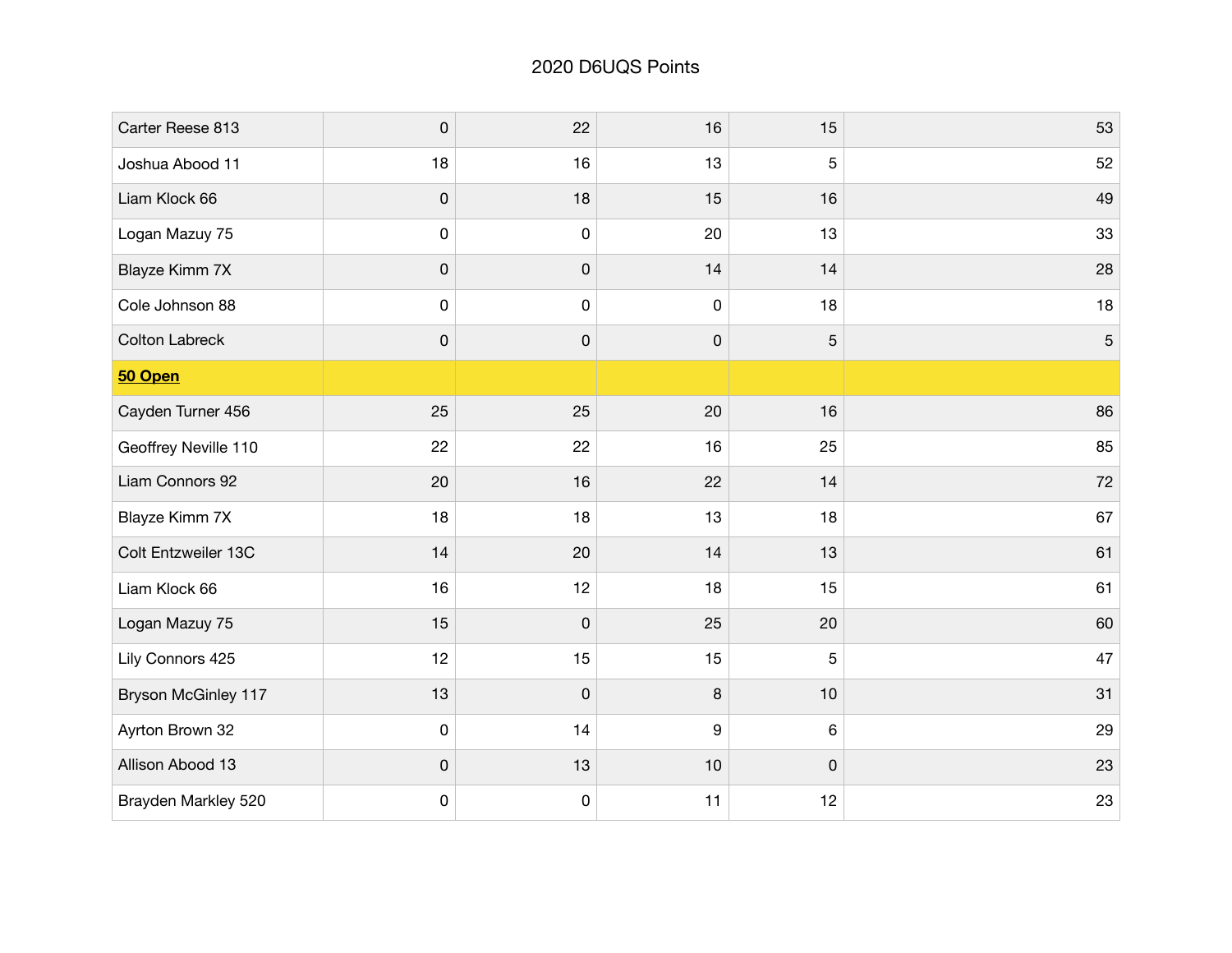| Ethan Cornell          | $\pmb{0}$   | $\pmb{0}$   | $\mathbf 0$    | 22                  | 22               |
|------------------------|-------------|-------------|----------------|---------------------|------------------|
| Guerrisi Pierce 27     | $\mathbf 0$ | $\mathsf 0$ | 12             | $\bf8$              | 20               |
| Tyler Young Jr.        | $\pmb{0}$   | 11          | $\pmb{0}$      | $\overline{7}$      | 18               |
| <b>Blair Wilson</b>    | $\pmb{0}$   | $\pmb{0}$   | $\mathbf 0$    | 11                  | 11               |
| Eastyn Rizzo           | $\pmb{0}$   | 0           | $\pmb{0}$      | $\boldsymbol{9}$    | $\boldsymbol{9}$ |
| Joshua Sholly X        | $\pmb{0}$   | $\pmb{0}$   | $\overline{7}$ | $\mathsf{O}$        | $\overline{7}$   |
| <b>Farm Quad</b>       |             |             |                |                     |                  |
| Christopher Turner 456 | 25          | 25          | 25             | 25                  | 100              |
| John Frechette 58      | 22          | 0           | $\mathsf 0$    | $\mathsf{O}\xspace$ | 22               |
| Steven Westby 344      | $\pmb{0}$   | 22          | $\pmb{0}$      | $\mathsf{O}$        | 22               |
| <b>ATC Expert</b>      |             |             |                |                     |                  |
| Greg Huntley 23        | $\mathbf 0$ | 25          | 25             | 22                  | 72               |
| Dalton Gish 444        | 16          | 18          | 20             | $\mathsf{O}\xspace$ | 54               |
| Benjamin Webb 207      | 15          | 22          | 15             | $\mathsf{O}$        | 52               |
| Zachary Howard 249     | $\pmb{0}$   | 16          | 22             | $\pmb{0}$           | 38               |
| John Souto 316         | 18          | $\pmb{0}$   | 18             | $\mathsf 0$         | 36               |
| Robert Mailhot Sr. 808 | 12          | 0           | 16             | $\pmb{0}$           | 28               |
| Andy Ehrenzeller       | $\mathbf 0$ | 0           | $\pmb{0}$      | 25                  | 25               |
| Sean Ridgeway          | 25          | 0           | $\mathsf 0$    | $\mathsf 0$         | 25               |
| Joshua Crone           | 22          | 0           | $\pmb{0}$      | $\mathsf 0$         | 22               |